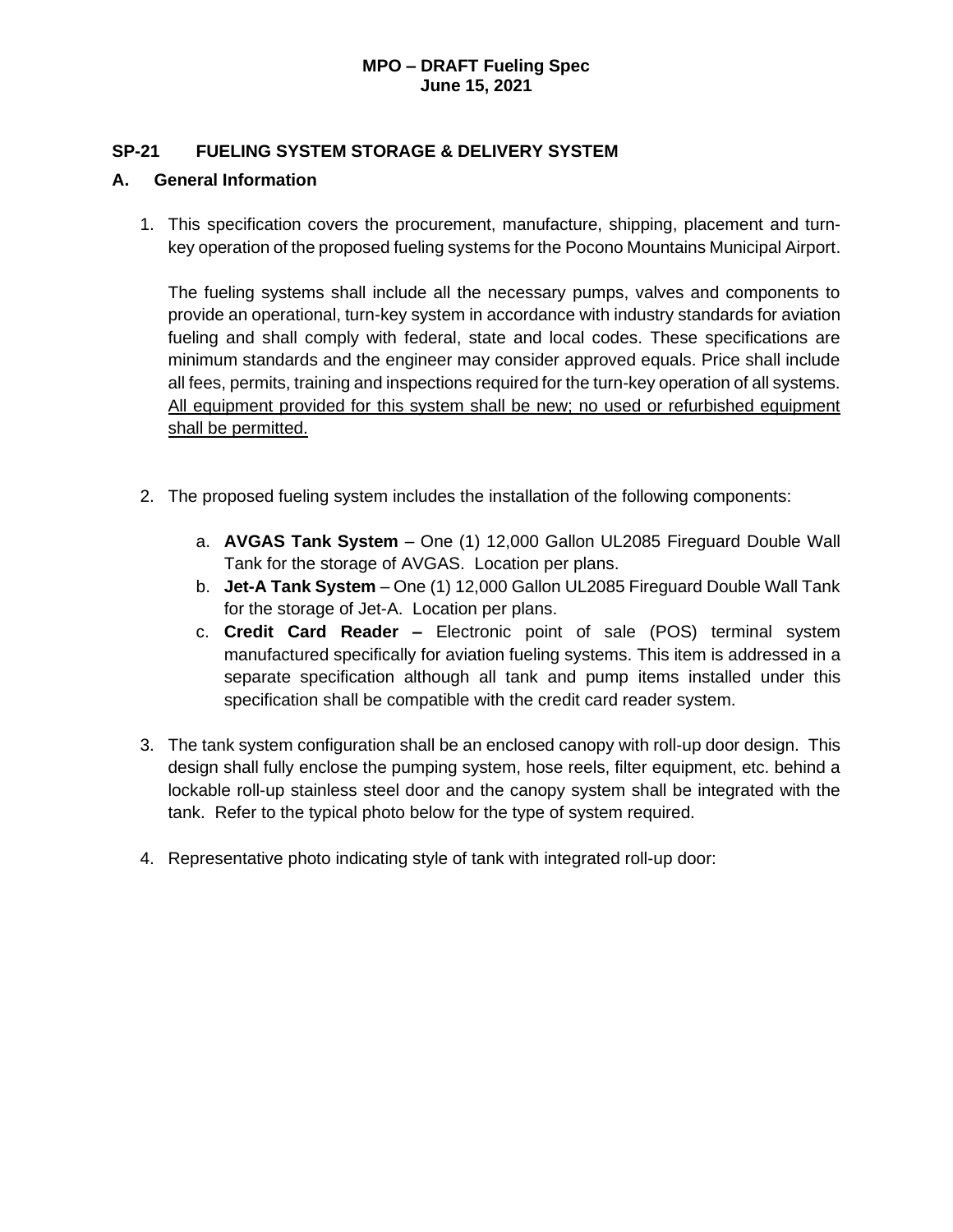

# **B. Industry Standards**

- 1. The following Industry standards are listed for reference and shall govern all applicable aspects of this project. Should conflicts between standards arise, bidders shall apply the standard which is most stringent or restrictive:
	- a. Petroleum Equipment Installation Institute (PEI)
		- i. Publication RP 200
		- ii. Publication RP 300
	- b. American Petroleum Institute (API)
		- i. API Publication 1500, Storage and Handling of Aviation Fuels at Airports
		- ii. API Publication 1529, Aviation Fueling Hose
		- iii. API Publication 1542, Airport Marking for Fuel Identification
		- iv. API Publication 1581, Specifications and Qualification Procedures for Aviation Jet Fuel Filter/Separator
		- v. API Publication 1540, Design, Construction, Operation and Maintenance of Aviation Fueling Facilities.
	- c. Underwriters Laboratories, Inc. (UL)
		- i. UL 142, Steel Aboveground Tanks for Flammable and Combustible Liquids.
	- d. National Fire Protection Association (NFPA)
		- i. NFPA 30, Flammable and Combustible Liquids Code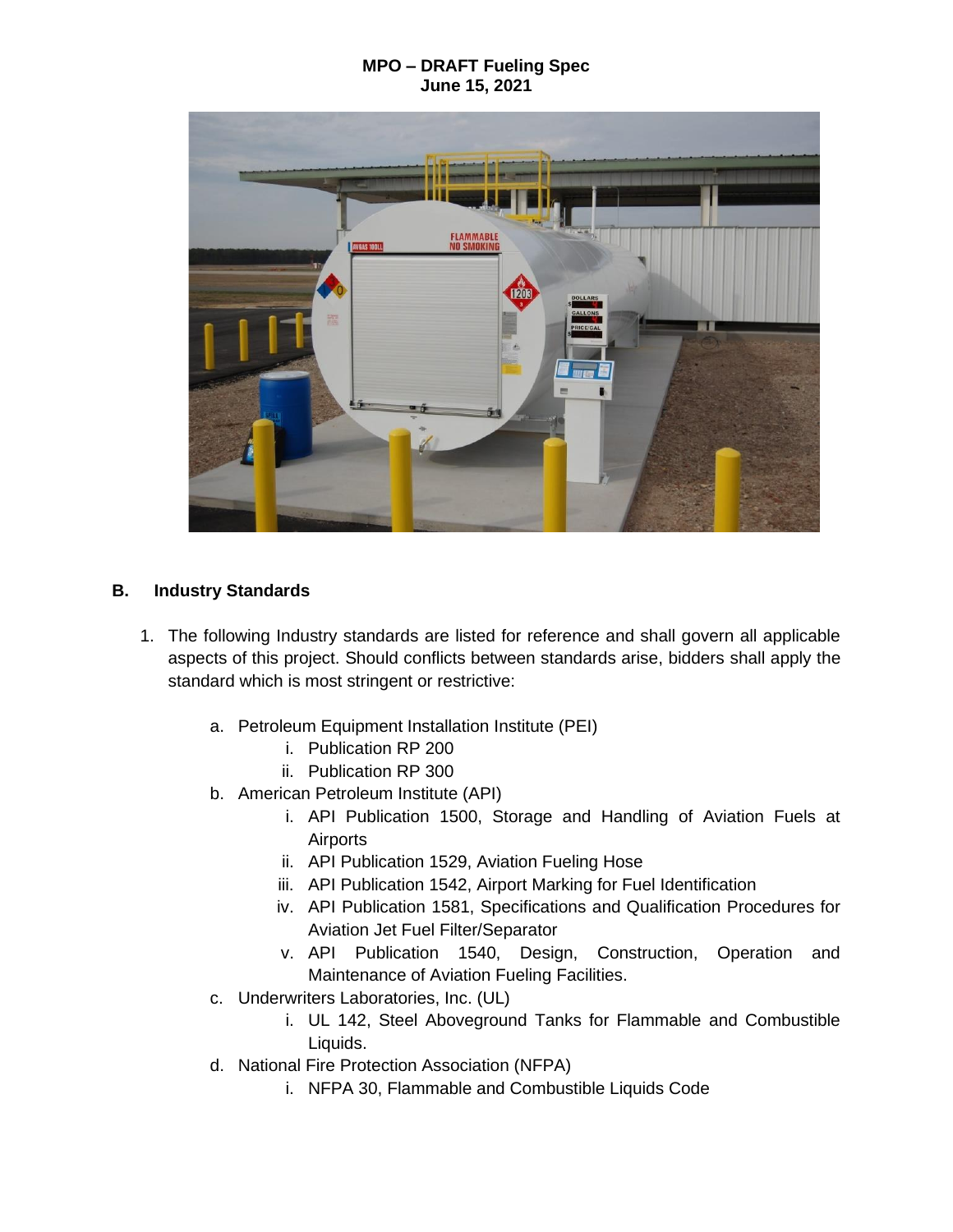- ii. NFPA 70, National Electric Code (NEC).
- iii. NFPA 407, Standard for Aircraft Fuel Servicing.
- e. International Fire Code 2018
- f. Air Transportation Association (ATA
	- i. Specification 103, Standards for Jet Fuel Quality Control at Airports.
- g. Federal Aviation Administration (FAA)
	- i.Advisory Circular 150/5230-4B, Aircraft Fuel Storage, Handling, Training, and Dispensing on Airports

### **C. Bidder Qualifications**

- 1. The contractor or subcontractor responsible for the installation of the new fueling system and the removal of the existing system shall have the required certifications to perform such work as specified by the Pennsylvania Department of Environmental Protection (PADEP). These certifications shall include, at a minimum:
	- a. UMR UST removal from service
	- b. AMMX AST manufactured metallic storage tank installation
	- c. AMEX AST mechanical equipment installation
	- d. ACVL AST civil site work

Copies of current certifications shall be included with the bid. Failure to provide the required certifications with the bid may result in the Owner deeming a bidder as Non-Responsive. The Owner reserves the right to request missing Certifications during the bid review process when assessing bid responsiveness.

2. The contractor or subcontractor shall be required to provide documentation and/or references stating that they are regularly engaged in projects similar to this and that all firms used by the bidder, including the bidders own employees, contractor or subsidiary firms, that are associated with the fueling portion of this project certify that they are regularly engaged in the production and installation of such fuel storage tank systems for the past five years. Furthermore, the bidder will have completed at least two similar aviation projects in the past 5 years – or provide other acceptable references - and be familiar with the aviation standards governing this project. Suitable references of similar projects shall be submitted upon request.

### **D. System Manufacture**

- 1. Tank and pumping systems shall be manufactured by a company which regularly engages in this type of business as their primary business. Approved manufacturers include:
	- a. acTerra
	- b. AFTEC
	- c. Fuel Tech Inc.
	- d. Garsite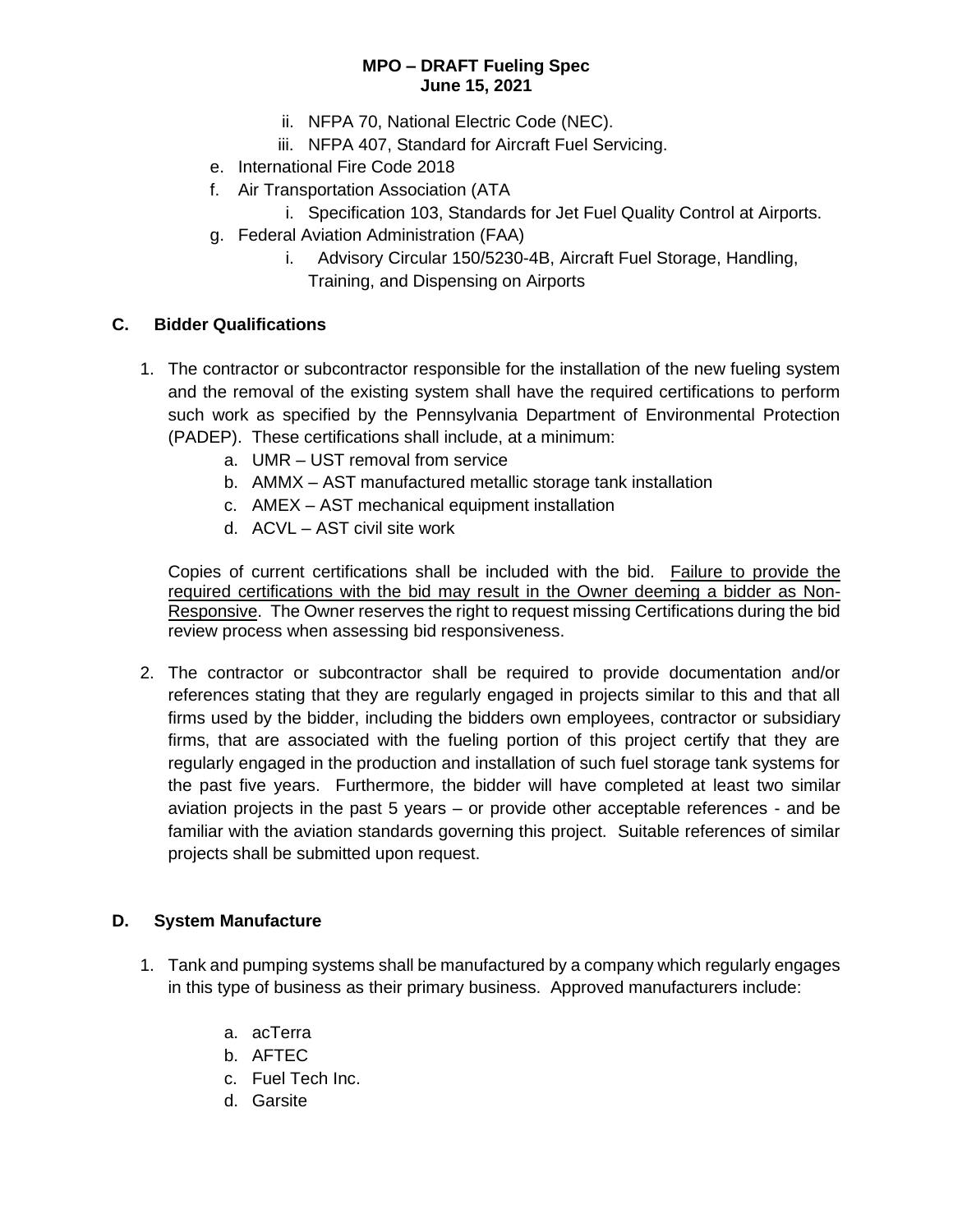- e. Approved equals
- 2. The system shall be manufactured at the factory and shipped to the site complete and ready for installation. No field installation of pumping or filtration equipment shall be permitted. No field welding associated with the tank or pumping system shall be permitted. No field painting – other that touch-up – shall be permitted. On-site installation of tank accessories above the high liquid level may be permitted.

# **E. Submittals**

- 1. Within 30 days of the project Award, the bidder shall submit the following submittals for the components of the fueling system, including:
	- a. Tank Manufactures technical data, including tank drawing
	- b. Shop / Fabrication Drawings including the following for each tank:
		- i. General Arrangement Drawings, Including Tank and Pumping **Systems**
		- ii. Piping Schematic
		- iii. Electrical Schematic
		- iv. Detailed Bill of Material
		- v. Recommended foundation plan, including electrical conduit locations.
	- c. Proposed Project Schedule including (at a minimum) milestone dates for the following:
		- i. Mobilization
		- ii. Completion of site work
		- iii. Delivery of fuel storage systems
		- iv. Installation of fuel storage and delivery systems
		- v. System Testing
		- vi. System Start-up and Commissioning
		- vii. Removal of existing fuel systems
	- 2. Once the Engineer has reviewed the general tank drawings, additional submittals shall be made for individual system components, including but not necessarily limited to: piping materials and flanges; pumps; meters; valves; filters and filter vessels; static relaxation chamber; hose and nozzle systems; grounding reels and connections; leak detection; sump systems; anti-siphon; tank gauge; fuel recycling systems; stairways, catwalk, and access systems; tank markings.

# **F. Tank Specifications**

Tanks shall be UL2085 protected (Fireguard) labeled, manufactured by a recognized manufacturer whose primary business includes the manufacture of AST's for the storage of aviation fuels. All openings shall be made above the normal maximum liquid level in accordance with UL standards.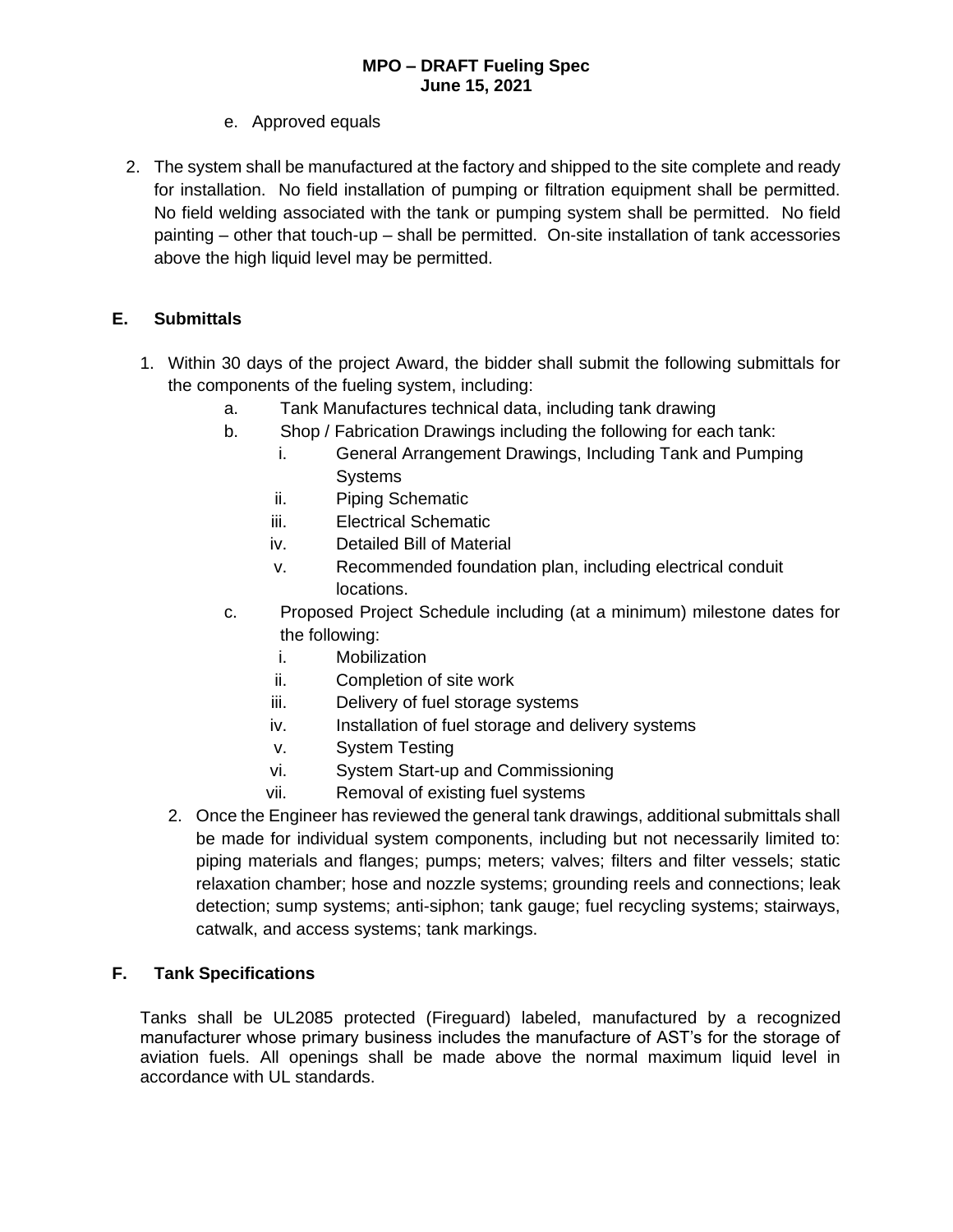- 1. **Avgas Tank Requirements**: One (1) 12,000 Gallon, 10-foot nominal diameter UL2085 double wall tank meeting the requirements of NFPA 30. Tank shall include the following:
	- a. Cylindrical Steel Construction conforming to UL2085 for horizontal atmospheric aviation fuel storage tanks.
	- b. Tank shall be mounted on UL-approved saddles mounted to the tank.
	- c. The exterior surface of the tank shall be factory sand blasted free of any surface oxidation.
	- d. The exterior of the tank shall be coated with an epoxy primer.
	- e. The exterior of the tank shall be painted white with a white polyurethane paint with a thickness of 10 to 12 mils.
	- f. Interstitial space shall be provided and have an emergency vent per NFPA 30. The interstitial space will be monitored by a float operated gauge.
	- g. Tank shall have lifting lugs for off-loading the tank onto the concrete pad.
	- h. Interior of the tank shall be butt-welded and ground smooth 12 inches on both sides of the bottom center line of the tank. "Lap" welds on primary (internal) tank are prohibited.
	- i. Tank interior shall be epoxy coated. The inner tank shall be sand blasted and clean and dry before internally epoxy coating the tank and the epoxy coating shall be applied to mil Specification ML-C-4556-D and shall be a two (2) coat system and the dry film thickness shall be 5 to 7 mils. Final coat shall be white or near white.
	- j. The internal epoxy coating shall be:
		- 1. Amercoat 395
		- 2. Tnemec 61
		- 3. Approved Equal
	- k. All painting shall be factory applied. No field painting is permitted, except for required touchup painting.
- 2. **Jet-A Tank Requirements:** requirements for this tank under this subsection are identical to those indicated for the AVGAS tank.

# **G. Tank Installation & Access**

# **1. Tank Access**

- a. The tanks shall be located based on the control point(s) shown on the plans. The site layout has been designed to accommodate standard size tanks for the capacities indicated with the Code-required separations. If the Contractor believes the proposed tanks will not fit on the site as required, they shall inform the Engineer prior to ordering the tanks.
- b. Each tank shall have an OHSA-compliant top platform with handrails and shall be accessible via an OSHA-compliant metal staircase. Orientation of the staircase shall be between the tanks per the plans or also allowable on the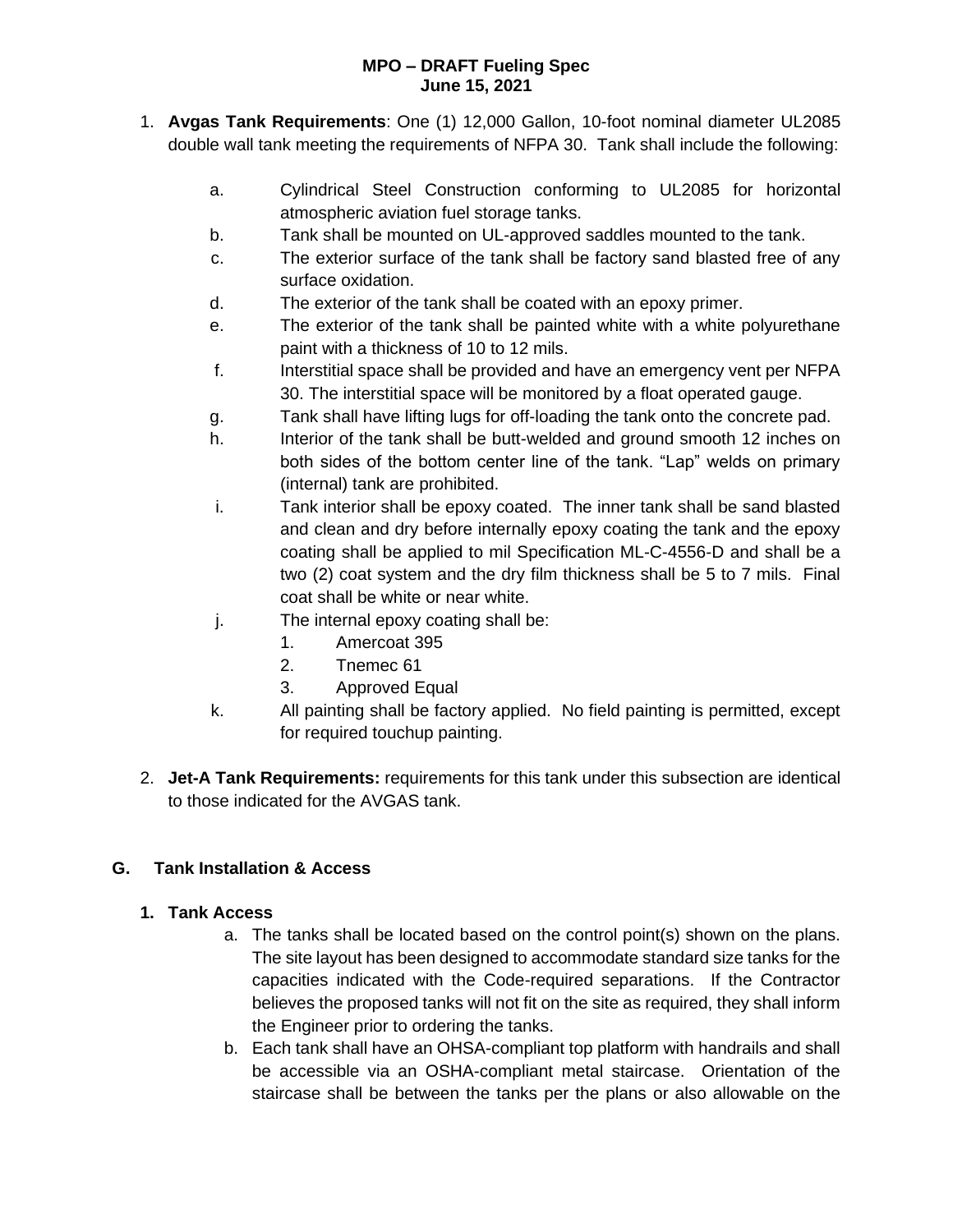east side of the AVGAS tank to serve both tanks; a shared staircase between multiple tanks is permissible provided it allows for access to each proposed tank.

- c. Access platform shall "straddle" the manways for access to the manways and a stick port opening for tank gauging.
- d. The platform and staircase shall be powder coated safety yellow.

# 2. **Tank Slope & Anchoring**

- a. The tank support systems shall be as specified above (saddles or full-length box runners). For tanks on full length runners, the tank slope shall be incorporated into the concrete pad. For tanks mounted on saddles, tank slope shall be accomplished via the use of variable-height saddles or through sloping incorporated into the site.
- b. Tank interstitial monitoring, tank sump bowls and sumping systems shall be located as follows:
	- a. AVGAS Tank Rear Sump
	- b. Jet A Tank Rear Sump
- c. Tank shall be anchored to the concrete bases in accordance with the tank manufactures specifications and according to local seismic codes at the project location. Proper and complete installation shall conform to the manufacturer's specifications and checklist.
- d. Tank shall be electrically grounded per NEC and local electrical codes, whichever is more restrictive.

# **H. Tank Accessories**

The details of this section apply to both AVGAS and Jet-A tanks, unless otherwise stated.

- 1. Suction Piping:
	- i. The primary storage tank will be outfitted with a 3" floating suction properly sized for the require flow rate and pump capacity. The floating suction will terminate approximately 6" from the bottom of the tank. Floating suction shall be equipped with a pull-to-test cable accessible from a dedicated port atop the tank and accessible from the access platform
	- ii. The primary tank shall be outfitted with a ground level readable floating suction position indicator.
- 2. Tank Gauging and Alarm:
	- i. Tank gauges shall be placed as close as possible to the centerline of the tank.
	- ii. Tank gauge shall be ground readable in feet and inches.
	- iii. Tank gauging shall include an audible alarm that will sound at 90% capacity of the tank. Tank alarm shall be mounted close to the transport off-load connection, in view of the transport off-load area and shall be audible in the transport off-load area.
- 3. Tank Overfill Protection: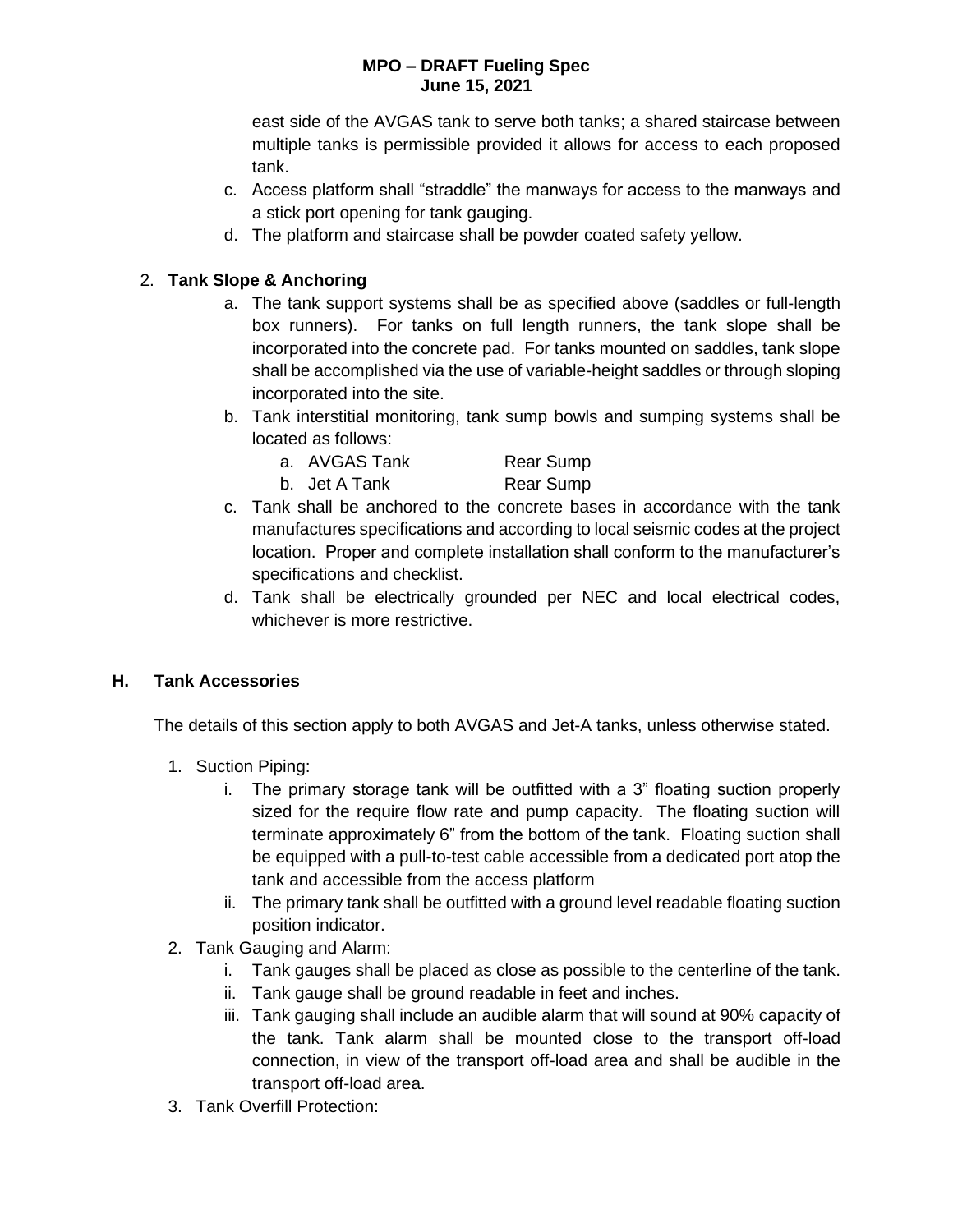- i. Tank shall be outfitted with overfill protection that will provide a non-shocking fail-safe positive shut-off the flow of product into the tank at 95% capacity.
- ii. Overfill protection will utilize a float device to positively shut-off the flow into the tank.
- 4. Tank Fill Piping:
	- i. The tank shall a 4" off-load connection, 3" butterfly valve and 3" swing check valve. Top or splash filling of the tank shall not be allowed.
	- ii. The fill piping will include a drop tube that will terminate within 6" of the bottom of the tank and terminate with a 45-degree angle, angled toward the rear of the tank.
- 5. Emergency Vent Primary and Secondary (interstitial) Tank:
	- i. Tank will be outfitted with an emergency vent for the primary tank in accordance with NFPA 30.
	- ii. Tank will be outfitted with an emergency vent for the secondary tank in accordance with NFPA 30
- 6. Operating Vent
	- i. Tank will be outfitted with an operating vent of the type required for the product stored (AVGAS or Jet-A). Operating vent shall be a minimum of 24" above the tank top.
- 7. Tank Openings:
	- h. Tank openings shall be sufficient in number and size to mount the equipment described in this specification.
	- i. A minimum of two 30" openings (manways) are required. One of these openings may be utilized for specified equipment mounting, and one of the openings shall serve as a spare with no proposed equipment and shall be capped.
	- j. One spare 4" opening is also required and shall be capped for future use.
	- k. All openings shall be accessible from the proposed access platform.
- 8. Interstitial Opening:
	- i. Interstitial space shall be provided and have an emergency vent per NFPA 30.
	- ii. Interstitial Space shall be monitored by a float gauge.
- 9. Tank Sump
	- i. Tank will have an integral 6" tank sump bowl located at the rear (low point). Tank hand pump, anti-siphon valve, and the piping shall enter the top of tank on the centerline of the tank and shall terminate within 1" of the bottom of the sump bowl. Hand pump shall be mounted on a bracket at the rear of the tank and shall be located approximately 40" from the ground level for operation at ground level. The drain shall terminate approximately 12" from grade. Piping shall be stainless steel.
- 10. Anti-Siphon:
	- i. Tank shall have a means to prevent the release of liquid from the tank by siphon flow on the primary suction piping.
- 11. Manual Gauge Port:
	- i. Tank shall have a 2" water-tight gauge port located near the center of the tank, accessible from the maintenance platform, for manually "sticking" the tank to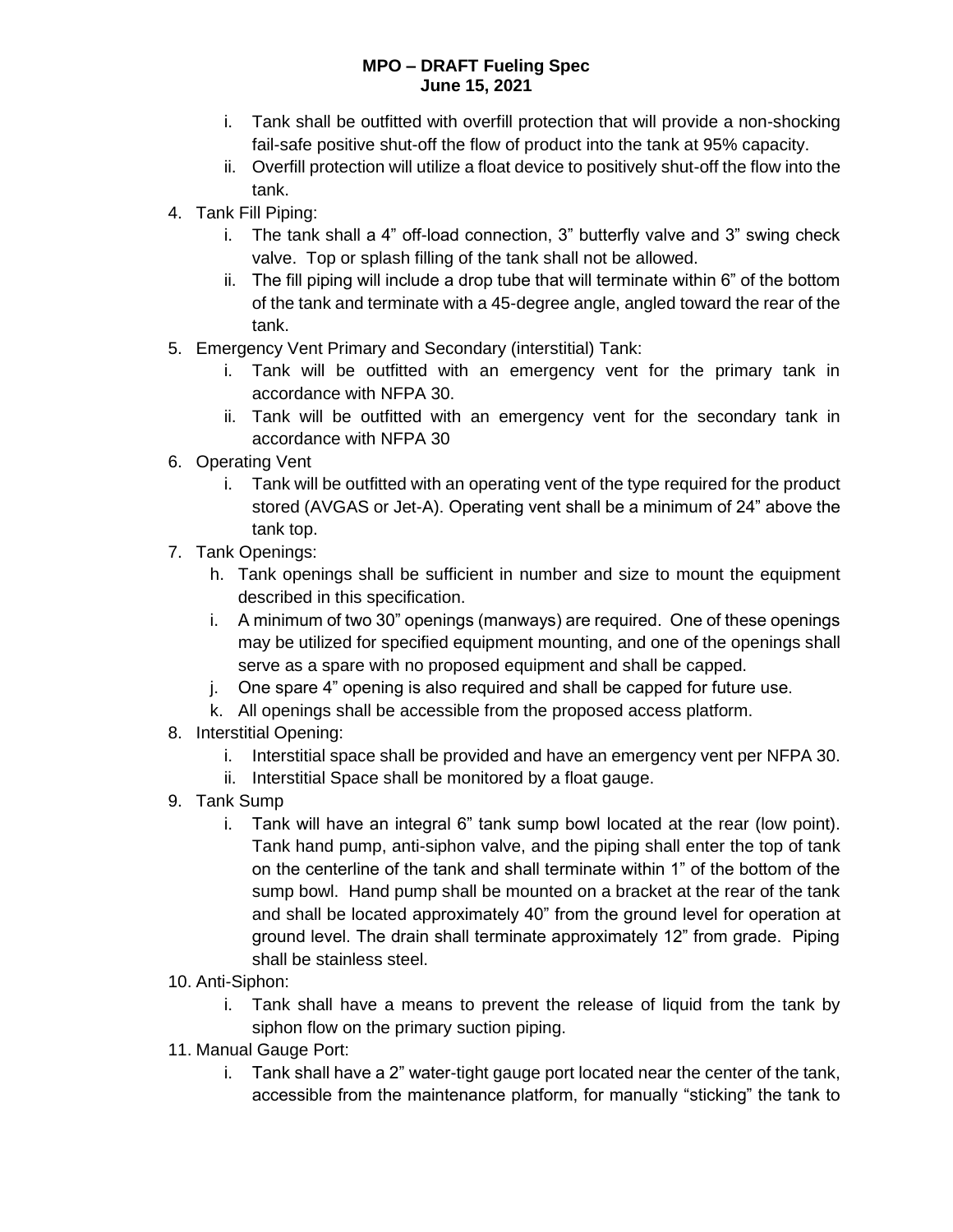determine the level of product in the tank. Contractor will provide a calibrated gauge stick and strapping chart for the tank.

- 12. Tank Testing
	- i. Tank shall be pressure tested at the factory in accordance with UL2085.
	- ii. Tank shall be field tested for tank tightness after the installation of the tank at the airport.
- 13. Vapor Recovery Avgas Tank Only
	- a. The storage tank shall be provided with vapor recovery compliant with current EPA and PADEP requirements and will include vapor adaptor and cap. Vapor recovery connection at the tank shall be through the top of the tank.
	- b. Vapor recovery connection shall be within the spill containment pan area.

### **I. Piping**

- 1. Piping shall be Schedule 10, 304 Stainless Steel with 304 Stainless Steel 150 # Flanges.
- 2. Piping shall be air pressure tested at 50 PSI for 30 minutes.
- 3. All piping greater than 2" shall be welded. All welding is to occur at the site of the system manufacture; field welding is prohibited.
- 4. Piping 2" in diameter or less may be threaded or welded. Minimal threaded pipe shall be utilized in the construction of the fueling system.
- 5. Product piping shall include a low point drain and valve to drain all product from the piping. This low point shall lie within the containment area and shall be accessible without removing any system features.

### **J. Pumping Systems**

Per NFPA 407, piping valves and fittings shall be of metal suitable for aviation fuel service and designed for working pressure and mechanically and thermally produced structural stresses to which they could be subjected. Cast iron, copper, copper alloy and galvanized steel piping, valves and fittings shall not be permitted. Fueling system butterfly valves shall be ¼ turn butterfly style rated at 250 psi. Valve bodies and lugs shall be constructed of ductile iron with stainless steel stems and Viton seals.

All electrical, wiring and grounding shall be of a type specified by, and installed in accordance with, NFPA 70. All fuel facility control boxes, wiring components, motors, starters and electrical equipment located in the hazardous area shall be explosion proof. All electrical components shall be rated Class 1 Division 1.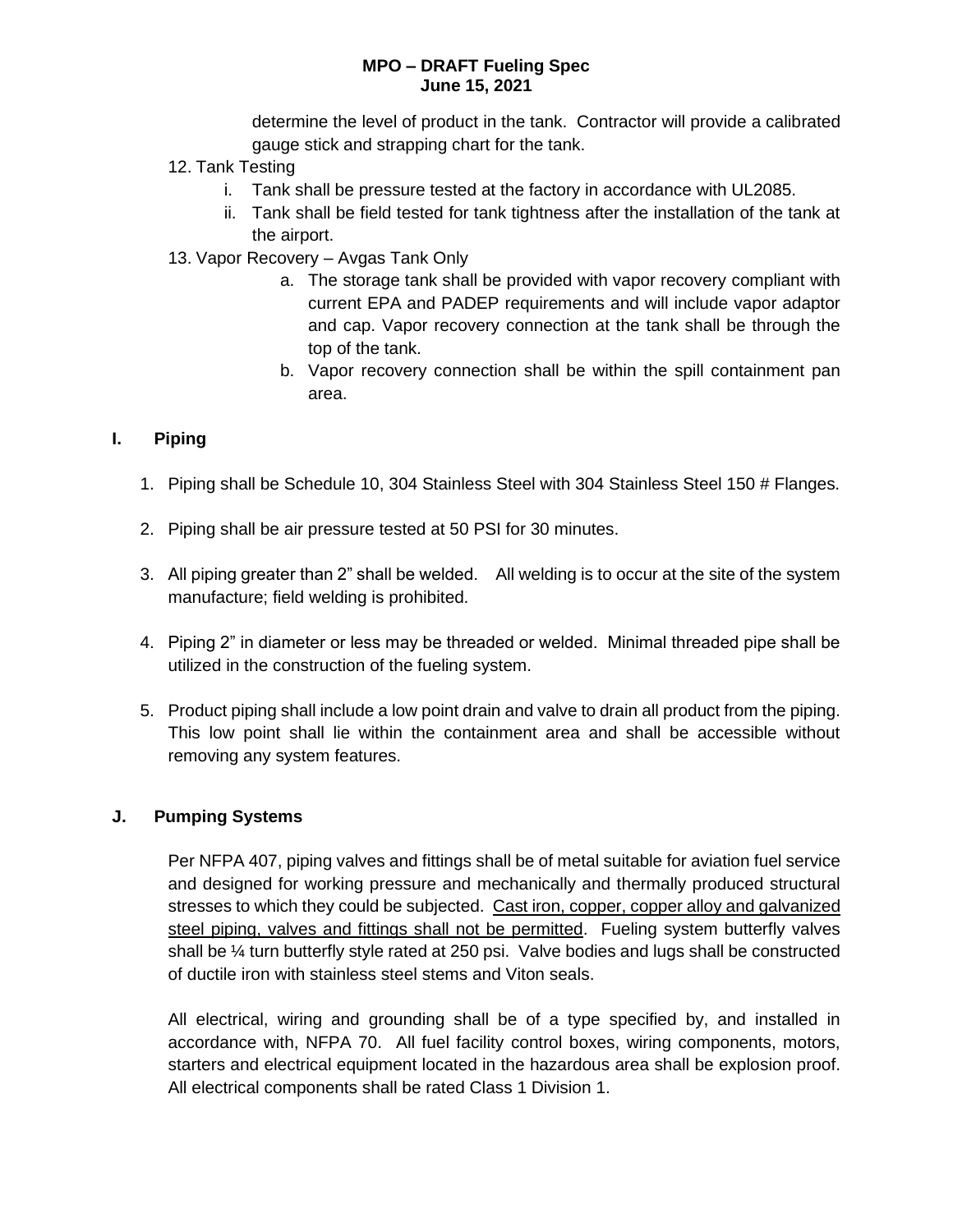Provide a Class1, Division 1 explosion-proof roof-mounted light inside the enclosed frontporch; the light shall be manually activated via an accessible switch.

Each pumping system will have a containment pan for any leaks or drips from the fueling system. The containment pan shall include a closeable ball valve and piping to the low point of the containment pan for draining product and water from the pan. The valve shall remain closed, except for draining the pan. The containment pan shall be large enough to contain the 110% of the amount of fuel in the piping and equipment of the pumping system.

Both the AVGAS and Jet-A systems shall incorporate the following equipment and capabilities. Where an item applies to only one system or differently to each system, that issue is noted.

- 1. Flow Rates
	- a. Off-load transports at approximately 200 GPM through filtration
	- b. Overwing fuel aircraft at 40-50 GPM
	- c. Single-point loading of mobile refuelers at approximately 150 GPM
	- d. Re-circulate product at approximately 200 GPM
- 2. Pump Style 3" Positive Displacement Pump with a 7.5 HP (minimum) 3-phase explosion proof motor and explosion proof starter. Pump and motor shall be base-mounted, and the base shall be welded to the frame. The piping shall include a 2" by-pass loop to circulate fuel to prevent the pump from overheating. Base shall be welded steel channels or I-Beams.
	- a. Pump shall be upsized as needed based on the specifics of the system to provide the required system flow rates within the pump allowable working pressure range. Adjustments to the proposed power infrastructure to accommodate motors of differing sizes are incidental to the project and shall not be paid for separately.
- 3. Motor Starter Explosion proof starter box with appropriately sized motor starter.
- 4. Pump Motor Pump motor shall be Class I Division I Group D explosion proof motors, 208 – 230 Volt three (3) Phase, 60 Hertz. Motor shall be appropriately sized for the pumping requirements of the system.
- 5. Filtration
	- a. **AVGAS**  200-240 GPM filter separator or monitor with 5-micron water absorbing filter elements, piston style differential pressure gauge, air eliminator, pressure relief, and ¾" spring load drain valve. Filter shall be appropriately sized to accommodate the off-load flow rate.
	- b. **Jet-A** 200-240 GPM filter separator with a coalescer/separator filter elements, externally testable water defense (Gammons 1cc or Crown Products), Full flow sampling ports piped to the front of the skid, piston style differential pressure gauge, air eliminator, pressure relief, and  $\frac{3}{4}$  spring load drain valve. Filter shall be appropriately sized to accommodate the off-load flow rate.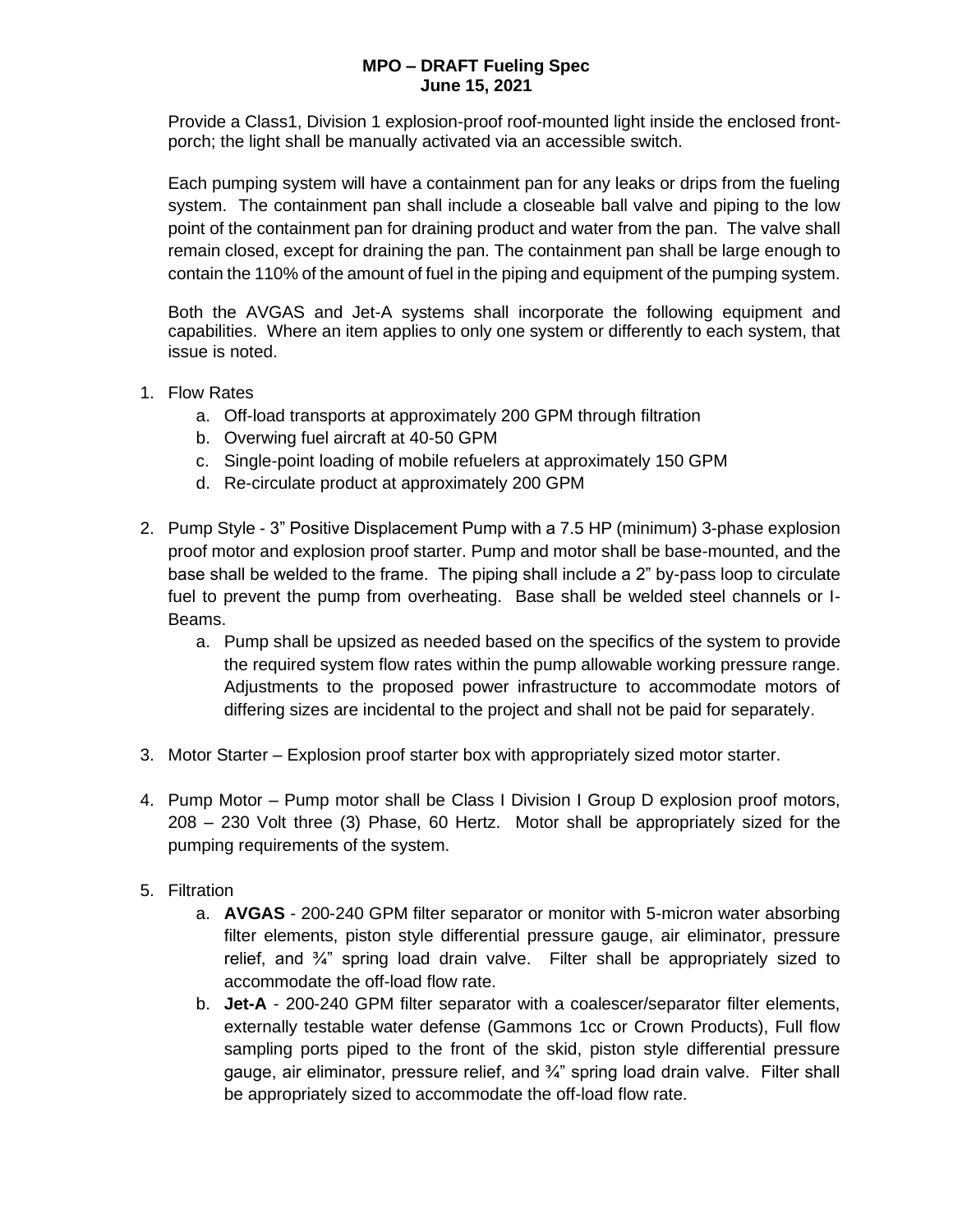- 6. Filter Vessel Filter vessel shall be internally epoxy coated. Filter Vessel shall be an ASME code vessel and have 150# flanges, pressure relief set at 125 PSI and air eliminator. The air eliminator and pressure relief shall be drained back into the tank. Filter vessel shall be manufactured by Facet or Velcon.
	- a. The filter vessel shall be located to allow for changing of the filter elements without removal or relocation of other system elements.
- 7. Filter Vessel Sump Heater
	- a. **AVGAS** Does not apply
	- b. **Jet- A** Include a thermostatically controlled heater suitable for aviation fueling systems.
- 8. Spare Elements Provide one set of spare elements for each system.
- 9. Off-Load Connection
	- 1. **AVGAS** 3" off-load connection including 3" camlock adapter and lockable aluminum dust cover, 3" quick closing butterfly valve, 3" top cleanout 40 mesh stainless steel strainer.
	- 2. **Jet-A** 4" off-load connection including 4" camlock adapter and lockable aluminum dust cover, 3" quick closing butterfly valve, 3" top cleanout 40 mesh stainless steel strainer.
- 10. Stage 1 Vapor Recovery
	- a. **AVGAS** Stage 1 vapor recovery with a 3" vapor recovery connection, lockable cap, quick closing butterfly valve, with a vapor recovery line piped back into top of tank. System performance to comply with EPA and PADEP requirements.
	- b. **Jet-A** Does not apply.
- 11. Static Relaxation Vessel
	- a. **AVGAS** Does not apply
	- b. **Jet-A** 100-gallon static relaxation vessel shall be internally epoxy coated. Filter Vessel shall be an ASME code vessel and have 150# flanges, air eliminator and a pressure relief set at 125 PSI. Air Eliminator and Pressure relief shall be piped back into the tank
- 12. Product Recovery Tank Product Recovery Tank shall be self-contained and utilized to separate water and particulate from the fuel. It shall be piped to allow draining of the water and particulate into a waste bucket. The product recovery system will be piped through sump suction and filtered before returning to tank. The product recovery system shall incorporate a spring-loaded ball valve on the return line to prevent water and particulate from accidently being released into pump suction. Nominal tank volume shall be 10 gallons. Product recovery tank may be located outside of the tank shell/pump containment area.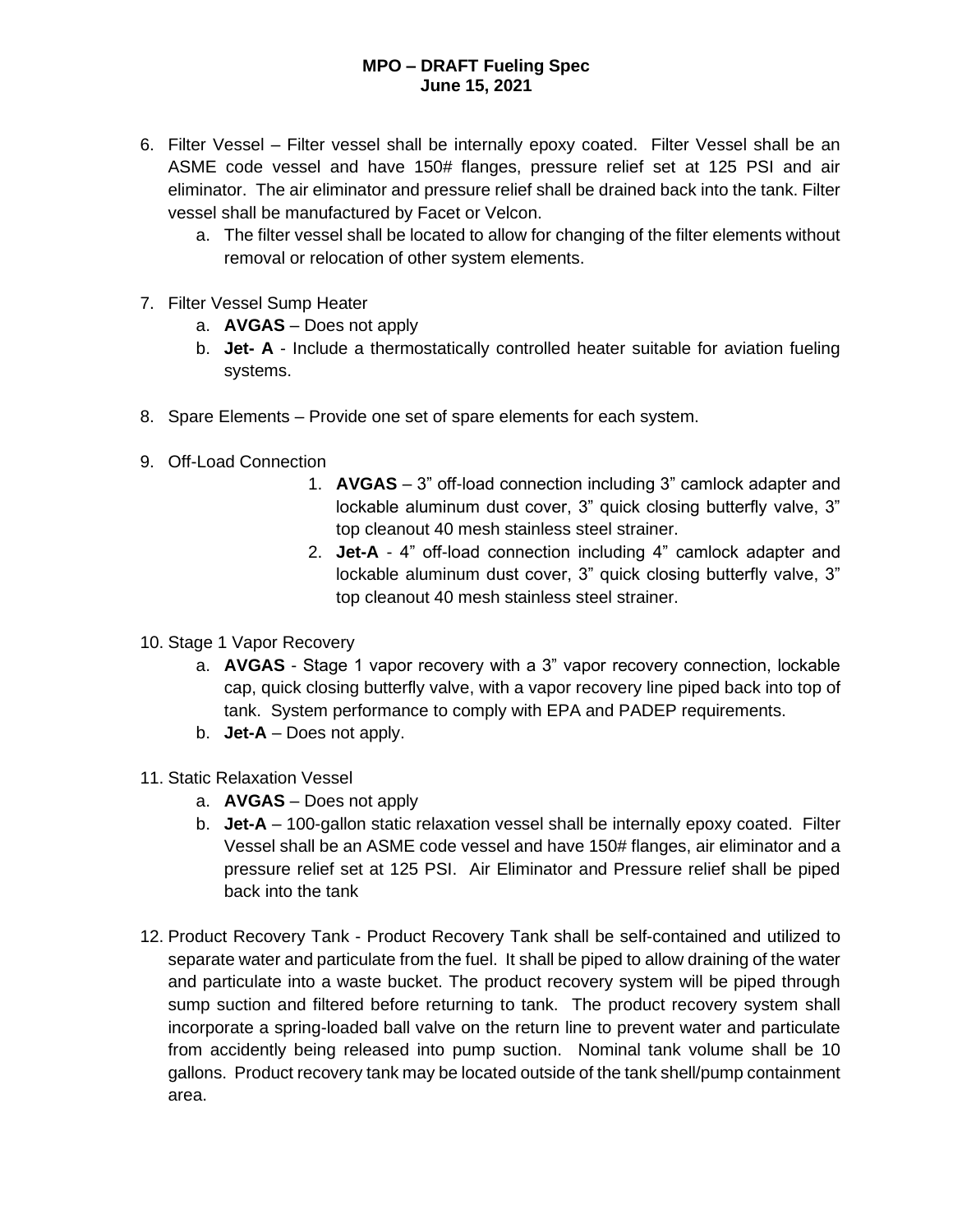- 13. Spring rewind grounding reel with 80 feet of coated stainless-steel cable and military style clamp. Grounding reel shall be bonded to the pumping skid.
- 14. Valves on the fill and suction piping at the tank head shall be API 607 fire rated valves. Valves are required on these lines and shall be fire rated.
- 15. Fusible Link Emergency Fire Valve: In Accordance with NFPA 407, the suction line at the tank shall have an in-line fire valve that will close when it senses temperatures in excess of 165 degrees.
- 16. Pumping system shall include an automatic shutdown system in accordance with NFPA 407, Section 5.1.12 which stops the fuel servicing vehicle tank loading operation when the fuel servicing vehicle tank is full. System shall be a Scully ST-15 or approved equivalent. Provide system communications cable minimum length 50 feet.
- 17. Hoses & Hose Reels
	- **i. AVGAS**
		- 1. Overwing electric Rewind Hose Reel with 1-1/4" x 100' of API-1529 hose and an OPW 295-SAC AVGAS overwing nozzle with internal check valve and dust cap.
		- 2. Underwing electric rewind hose reel with 2" x 75' of API-1529 aviation fueling hose and Carter or Whittaker singlepoint nozzle with hose end controller and dust cap.
	- **ii. Jet-A**
		- 1. Overwing electric Rewind Hose Reel with 1-1/4" x 100' of API-1529 hose and an OPW 295-SAJ "Duckbill" Jet overwing nozzle with internal check valve and dust cap.
		- 2. Underwing electric rewind hose reel with 2" x 75' of API-1529 aviation fueling hose and Carter or Whittaker singlepoint nozzle with hose end controller and dust cap.
	- iii. All fueling operations shall be deadman controlled in accordance with NFPA 407.
- 18. Positive Displacement Meter with "1/10" gallons register, non-resettable totalizer, air eliminator, and 100:1 pulsar.
- **k. Credit Card Point of Sale System**: Provide and install a credit card point of sale system for control of the self-serve function of the fueling systems. The specifications, measurement and payment for this system shall be as described in a separate Special Provision. All proposed pump systems shall be capable of being controlled by the installed system.
- **l. System Testing**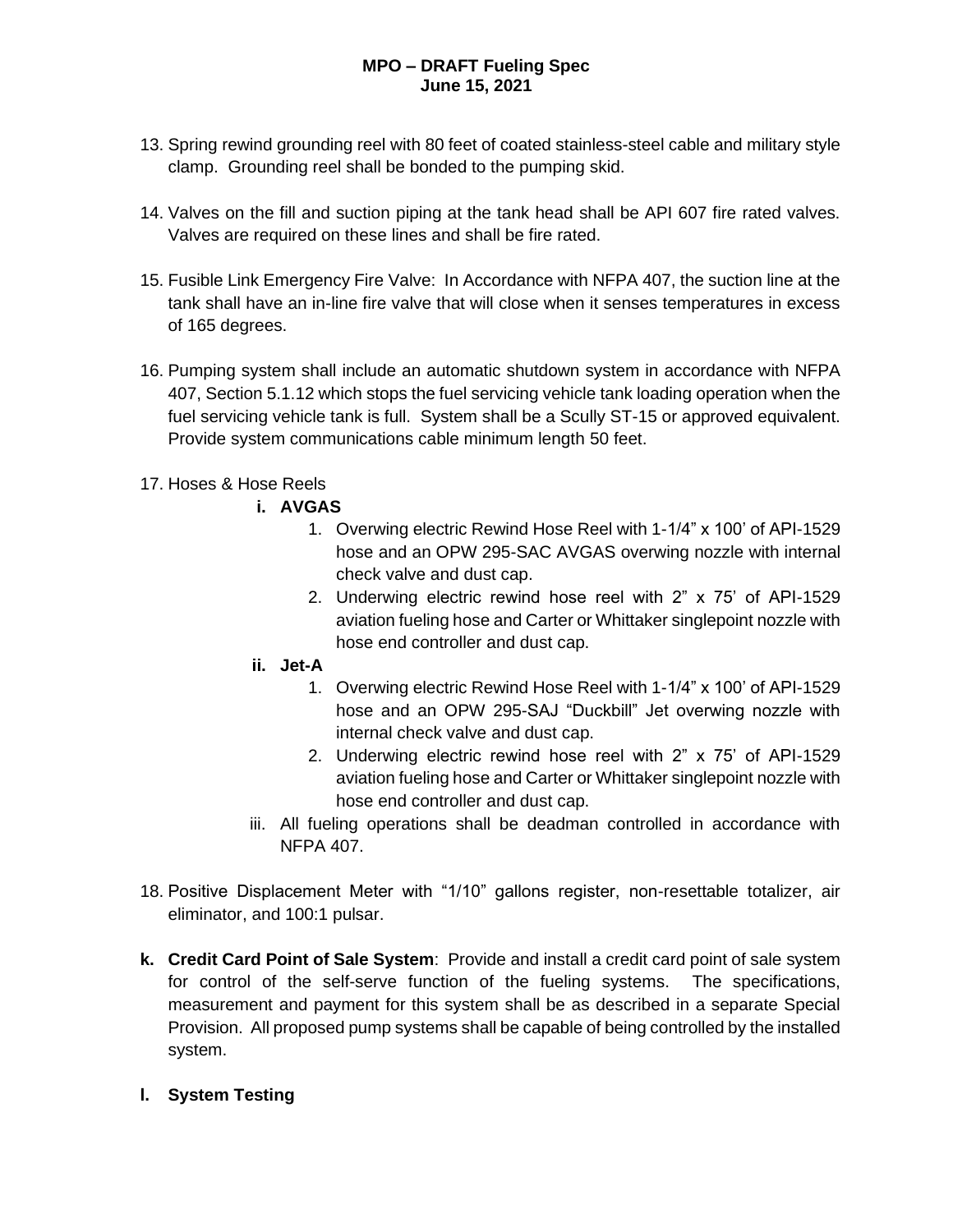- 1. Pressure Testing All product piping shall be pressure tested with air at 50 PSI for a minimum of 30 minutes. A minimum 48-hour notification of the pressure testing shall be given to the Engineer. Test results shall be submitted to the Engineer upon completion of the test.
- 2. Tanks shall be factory tested per UL standards for aboveground storage tanks.
- 3. All Jet systems shall be flushed at the factory to remove any construction debris, using fuel identical to the tank's intended contents,

### **m. Signs and Markings**

- 1. Product Piping: All product piping shall be clearly marked as to the type of product and the direction of flow.
- 2. Arrows Product piping shall be labeled with the appropriate flow arrows.
- 3. An engraved placard shall be created and installed in the fueling area outlining specific instructions on:
	- a. The proper procedure for off-loading transports, including proper valve selection.
	- b. The proper procedure and valve placement for re-circulation of fuel.
	- c. The proper procedure for fueling directly into aircraft.

### **n. Decals**

- 1. The tank shall be appropriately decaled on all sides, according to the product stored (Jet fuel, AVGAS) and marked with all safety decals and shall be in accordance with the Fire Marshall's requirements and the requirements or NFPA.
- 2. Tank shall be labeled with the appropriate UL labels, UL number, date of manufacture, model number, capacity and fabricator of the tank

### **o. Fire Extinguisher**

- 1. Provide one each 20# Class B:C fire extinguisher in the following locations:
	- a. Proposed light pole west of site
	- b. Proposed light pole north of site
	- c. Electrical rack at North Hangar

Fire extinguishers shall be easily accessed in case of a fire and shall be protected from the weather with a cover. Fire extinguishers shall be UL listed.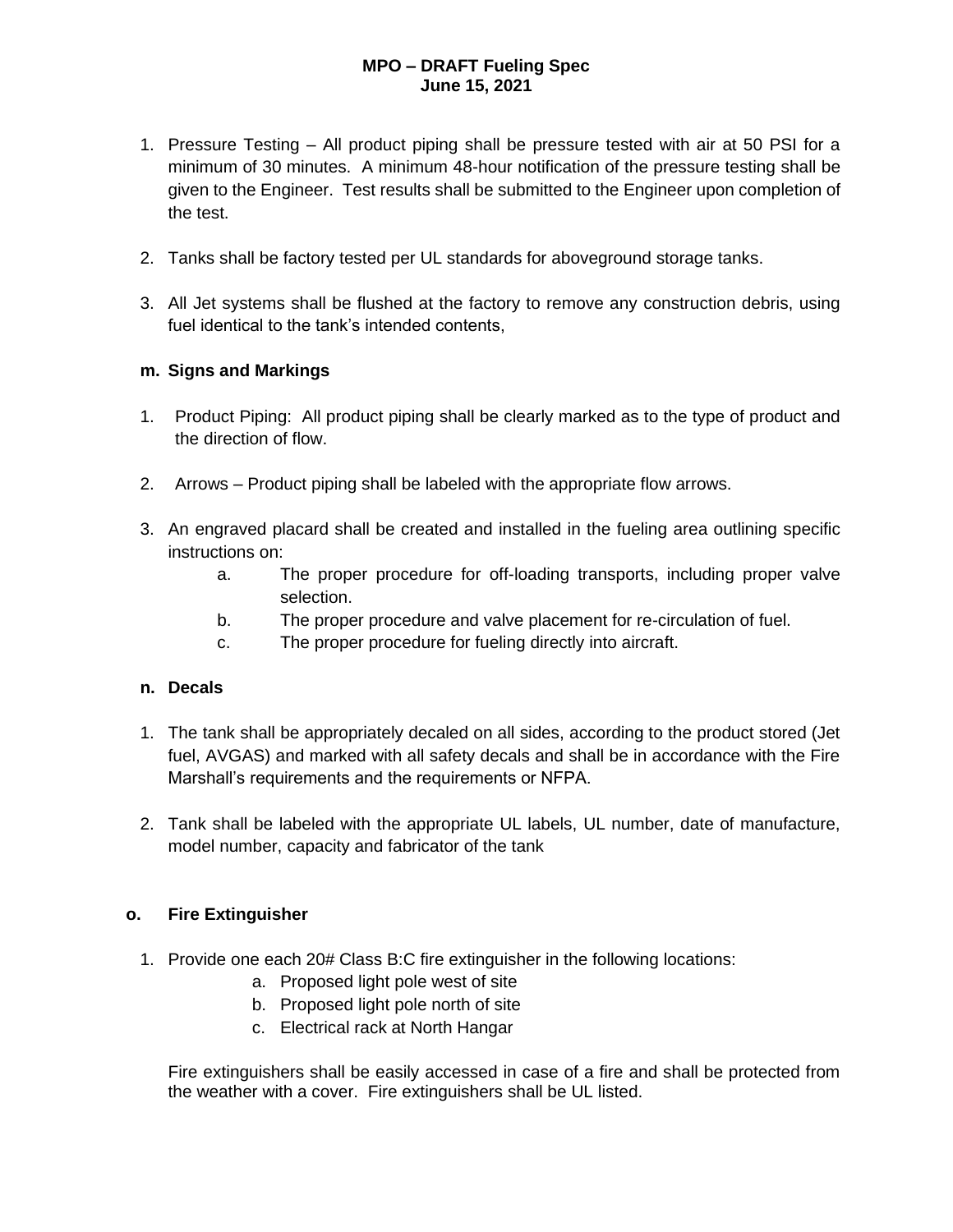The cost of the fire extinguishers shall be incidental to the project cost.

### **p. Emergency Stops**

1. Emergency stops shall be located per the plans and mounted in accordance with applicable NPFA requirements. Each emergency stop shall include a sign mounted 7' above grade (to bottom of sign) indicating the presence of the emergency stop and the action to activate it (push or pull). Sings shall be metal with a retroreflective coating and shall conform to the requirements of the Pennsylvania Department of Transportation. Emergency stops shall function as described on the electrical plans for this project. The cost of the emergency stops and associated signage is incidental to the installation of the tank systems.

### **q. Spill Containment Kit**

1. Provide one 95-gallon drum spill kit with wheels. Kit should be able to clean up at least 80 gallons of fuel and shall be specifically developed to handle both 100LL AVGAS and Jet-A. The drum shall be highly visible in color and labeled "Spill Containment Kit".

The kit should include nominally: 150 pads, 12 socks (3"x4'), 6 socks (3"x8'), 10 pillows, 2 goggles, 4 pair Nitrile gloves, 10 disposable bag and an emergency response handbook. The personnel safety items, goggles and gloves plus the handbook shall be secured in a separate watertight pack and placed on top of the other materials.

Kits shall be Model SPKU95WDP by AbsorbantsOnline.com or approved equal.

The cost of the kit shall be incidental to the project cost.

#### **r. Installation and Start-up**

- 1. The manufacturer of the fueling system shall provide a factory trained representative to instruct the owner(s) on the operation of the fueling system. The technician shall be onsite for the arrival and off-loading of the first load of fuel into the tank to ensure there are no leaks or issues during this operation and to debug system issues as they may arise.
- 2. The Contractor shall be responsible for coordinating with the State Weights & Measures department to achieve calibration and approval of ALL installed meters. Acceptance of the system and approval to move to the next project Phase shall not be granted until such time as the tanks and meters have been calibrated and approved. A temporary stop work order may be granted for the time required for the State to calibrate the meters, although this shall require written justification from the Contractor. No additional payment shall be made based on project delays or stoppages resulting from coordination issues for meter calibration.
- 3. The Owner shall provide the initial required fuel for tank startup and testing at no charge to the Contractor. Fuel shall be provided under full-load pricing. If the Contractor requests a partial load of fuel, the pro-rated cost premium for the delivery of less than a full fuel load shall be deducted from payments due the Contractor. Any fuel deemed unusable after